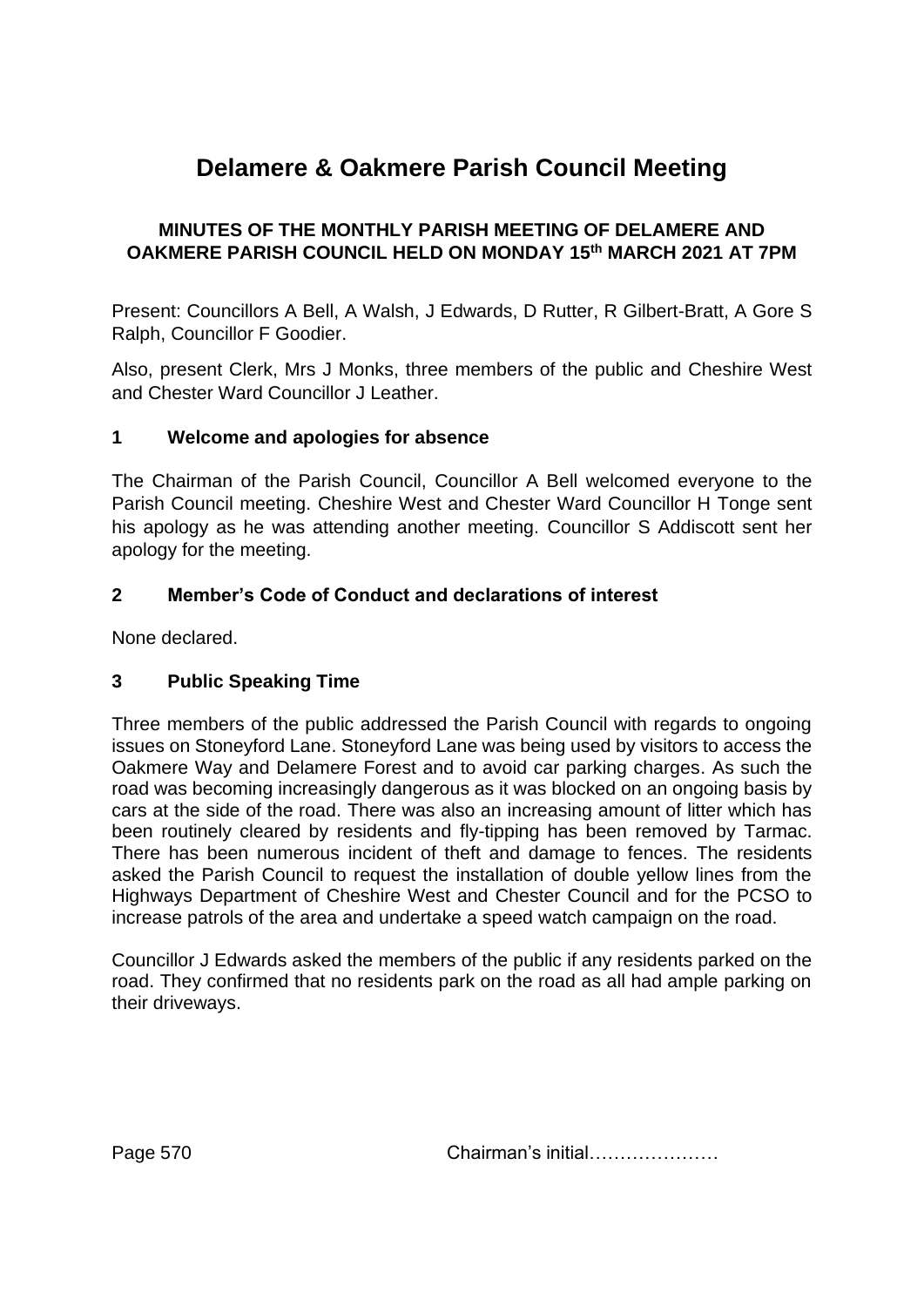# **4 Car Parking issues Stoneyford Lane**

#### **RESOLVED** that;

The Parish Council would ask the Highways Department for the installation of double yellow lines on Stoneyford Lane.

The clerk was asked to contact the Highways Department and request that the Police and Tarmac support the proposal for double yellow lines for Stoneyford Lane.

#### **5 Minutes of the last Parish Council meetings**

## **RESOLVED** that;

The minutes of the Parish Council meeting of Delamere and Oakmere Parish Council on Monday 18th January 2021 be approved as a correct record.

## **RESOLVED** that;

The minutes of the Parish Council meeting of Delamere and Oakmere Parish Council on Monday 8<sup>th</sup> February 2021 be approved as a correct record.

#### **6 Progress Reports and Outstanding Items**

The clerk confirmed that she had emailed and posted the declaration of interest form and acceptance of office form to Councillor S Addiscott however neither form had been completed or returned. The clerk will contact Councillor S Addiscott regarding this as the forms need to be completed and returned as soon as possible.

The clerk confirmed that she had emailed the Recreation Operations Manager of Forestry England on 9th February 2021 requesting that they or a representative attend a Parish Council meeting. The clerk had received no response to this request. The clerk was asked to chase this up.

The clerk confirmed that letters, along with the two access disability reports had been sent to the Forestry Commission, the Department of Transport and to the Public Rights of Way Officer at Cheshire West and Chester Council.

The clerk confirmed that there had been a further meeting on 25<sup>th</sup> February 2021 with the Forestry Commission, Police and Highways department of Cheshire West and Chester regarding ongoing car parking issues.

The clerk confirmed that a resident had volunteered to put up notices on the Hogshead Lane noticeboard and the clerk had sent them the key.

Page 571 **Chairman's initial………………**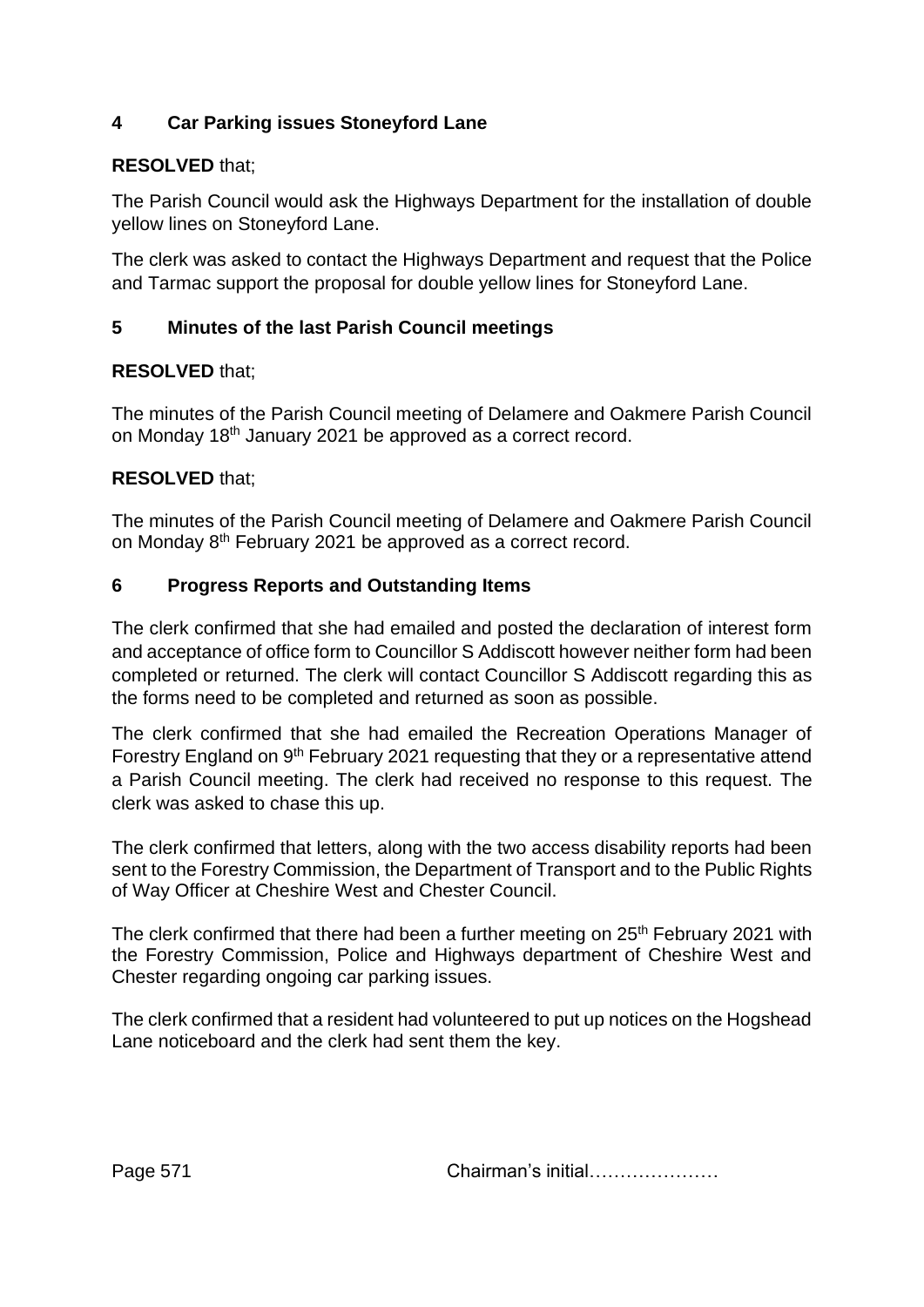#### **7 Correspondence**

The clerk had received a thank you letter dated 23<sup>rd</sup> February 2021 from Tarporley Hospital for the donation from the Parish Council.

The clerk had received a thank you email dated 3<sup>rd</sup> March 2021 from the Oakmere cricket club for the donation from the Parish Council.

The clerk had received a thank you letter dated 3<sup>rd</sup> March 2021 from Oakmere Methodist Church for the donation.

The clerk had received a thank you letter dated 10<sup>th</sup> March 2021 from NW Air Ambulance.

The clerk had received a query regarding the use of land on Overdale Lane in Oakmere from a resident. No planning permission had been submitted however there was no building work which had commenced on site and as such no action could be taken at this stage.

#### **8 Planning**

The Parish Council considered all of the planning applications that had been received up to 15<sup>th</sup> March 2021.

#### **RESOLVED** that;

- (a) No objections were made to 21/00257/FUL, Demolition of existing outbuilding, erection of garden room. 103 Station Road Delamere CW8 2HZ.
- (b) No objections were made to 21/00340/FUL, two storey extension linking redundant outbuilding to main dwelling and erection of detached garage, Yeld Croft Forest Gate Lane Kelsall.

#### **9 Finance**

The clerk reported that the current bank balances were as follows and bank statements showing these amounts were presented and signed by the Chairman.

Bank account balance is £18,913.04 as at 28<sup>th</sup> February 2021

Unpaid cheques £144.00. £15 Advertising Income.

Earmarked funds as follows;

£2,000 for Frith Avenue project, resolved to spend in November 2019 minutes.

#### **RESOLVED** that;

the following payments be authorised;

Page 572 Chairman's initial………………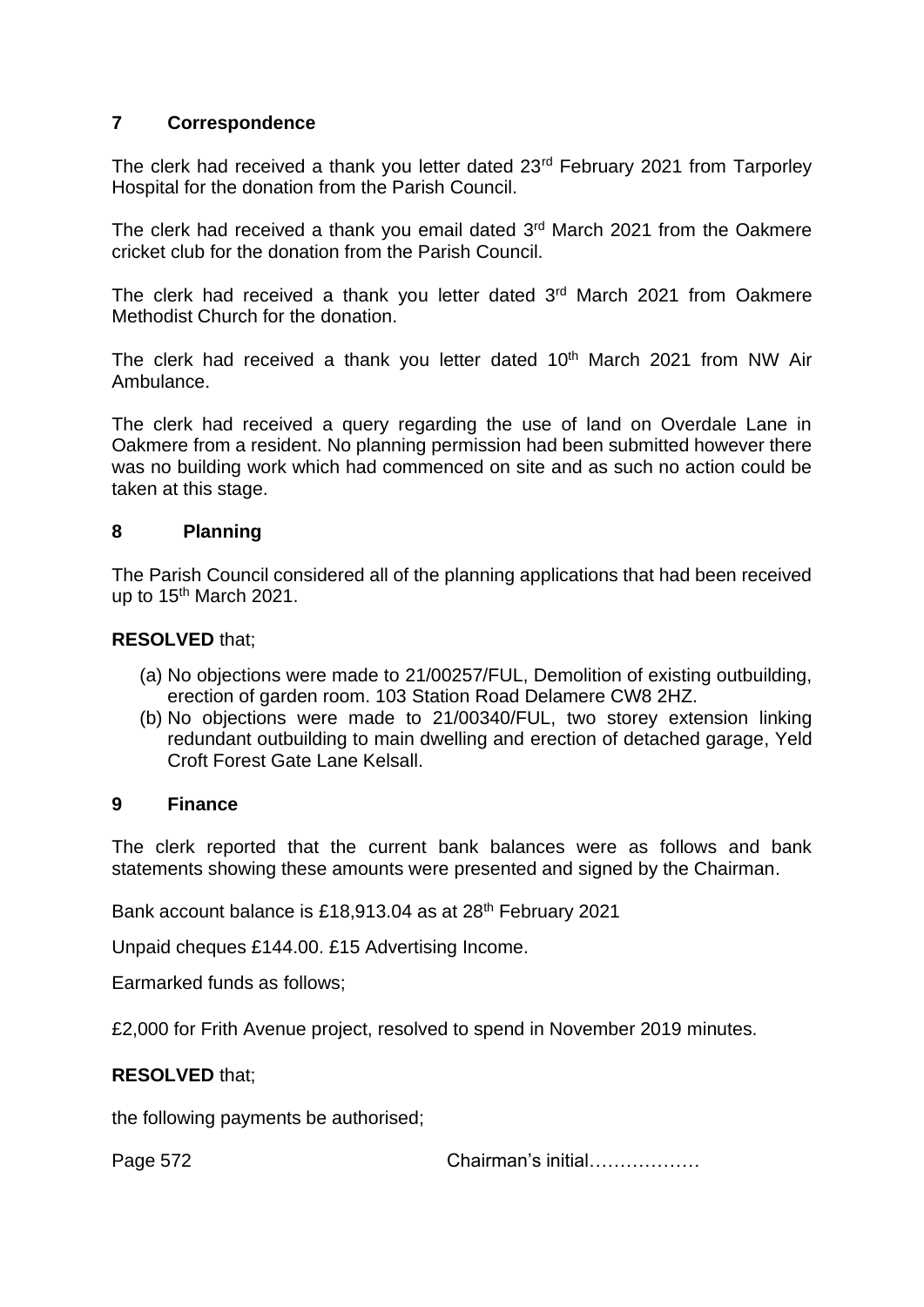| Method of<br>payment               | Payee                                                       | Particulars of payment                              | Amount  |
|------------------------------------|-------------------------------------------------------------|-----------------------------------------------------|---------|
| Standing<br>Order 21 <sup>st</sup> | <b>Clerk</b>                                                | Salary for March                                    | £386.96 |
| Standing<br>Order 21 <sup>st</sup> | <b>Cheshire Pension Fund</b>                                | Employers &<br>employees'<br>contribution for March | £143.86 |
| 001111                             | Destroyed                                                   |                                                     |         |
| 001112                             | <b>Tarporley Hospital (reissued</b><br>cheque as per below) | Grant/donation                                      | £200.00 |
| 001113                             | <b>Shires Accountants Ltd</b>                               | Payroll processing<br>charge and set up fee         | £96.00  |
| 001114                             | <b>Clive George</b>                                         | Printing costs for<br>newsletter                    | £344.73 |
| 001115                             | <b>HMRC</b>                                                 | Quarterly payment                                   | £288.40 |
| 001116                             | <b>Clerk</b>                                                | <b>Expenses for March</b>                           | £33.68  |
| 001117                             | <b>Clerk</b>                                                | Hosting Fee for<br>Emails paid by visa by<br>clerk  | £23.99  |

The clerk had been contacted by Tarporley Hospital who had stated that they has received the donation letter, but no cheque had been enclosed as such the clerk has cancelled cheque number 001107 and the cheque had been reissued as cheque 001112.

# **10 Appointment of internal auditor**

#### **RESOLVED** that;

Mr M Garnett, who has effectively undertaken the internal audit previously, be appointed to undertake the Annual Internal Audit for Delamere and Oakmere Parish Council for 2020/2021 in accordance with the requirements of the Annual Return.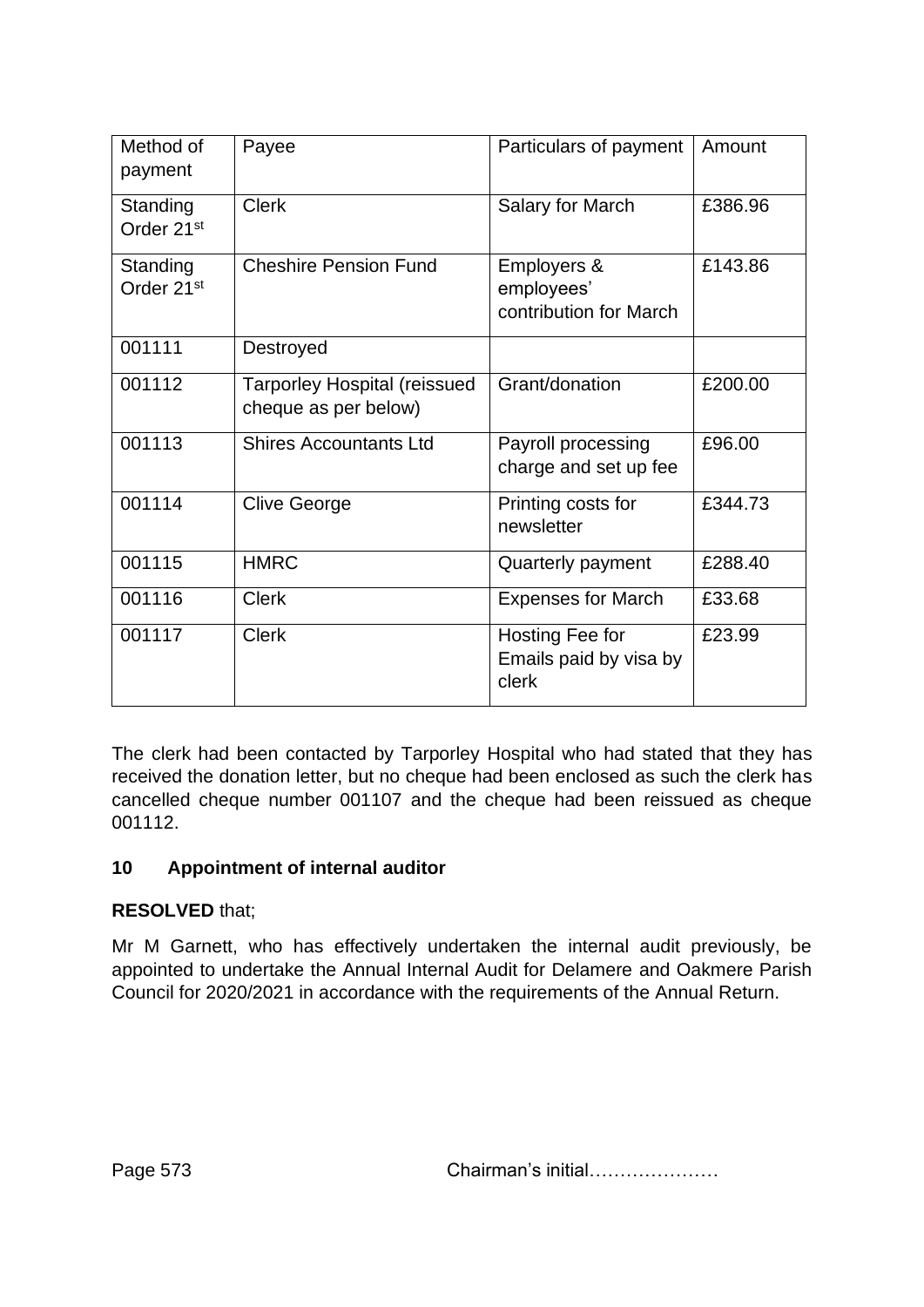## **11 Grit bin and salt**

The clerk confirmed that she had contacted the Highways Department of Cheshire West and Chester Council regarding the positioning of an additional grit bin on Flaxmere Way. The proposed site was however unadopted as such there was no need for a licence or advert as it is not under Highway's jurisdiction/control. The Highways Department of Cheshire West and Chester Council did however advise liaising with the residents on Flaxmere Way.

The clerk had also asked the Highways Department of Cheshire West and Chester Council with regards to an additional grit bin for Chrimes Drive. They confirmed that Chrimes Drive is unadopted and as such it is outside of their jurisdiction. They confirmed as there was a grit bin at Waste Lane/A556 they stated that they viewed this as sufficient, and they would not wish to see further grit bins added to area.

The clerk was asked to put this as an agenda item for July for further consideration at this time.

#### **12 Little Wood/Bowyers Waste**

The clerk was informed that it had been alleged that a resident was cutting down trees for use as timber for a domestic log burner. The clerk has reported the matter to the PCSO and to the Police for their investigation. The reference number of the log of the report is SD-6925-21-0707-00. The local PCSO said he would patrol the area. Councillor D Rutter confirmed that he had visited Little Wood and could not find any evidence that any trees had been cut down. The area was waterlogged but no more than usual.

Concern was expressed regarding the condition of the boardwalk and the clerk was requested to contact the Greenspace Team at Cheshire West and Chester Council regarding this.

#### **13 Newsletter**

The editor of the newsletter had confirmed that the printing costs of the newsletter were £344.73.

#### **RESOLVED** that;

The amount of £344.73 was to be paid for the printing of the Delamere and Oakmere newsletter.

The clerk was asked regarding profit and loss for the newsletter, and she will put this as an agenda item for the next Parish Council meeting.

Page 574 **Chairman's initial………………**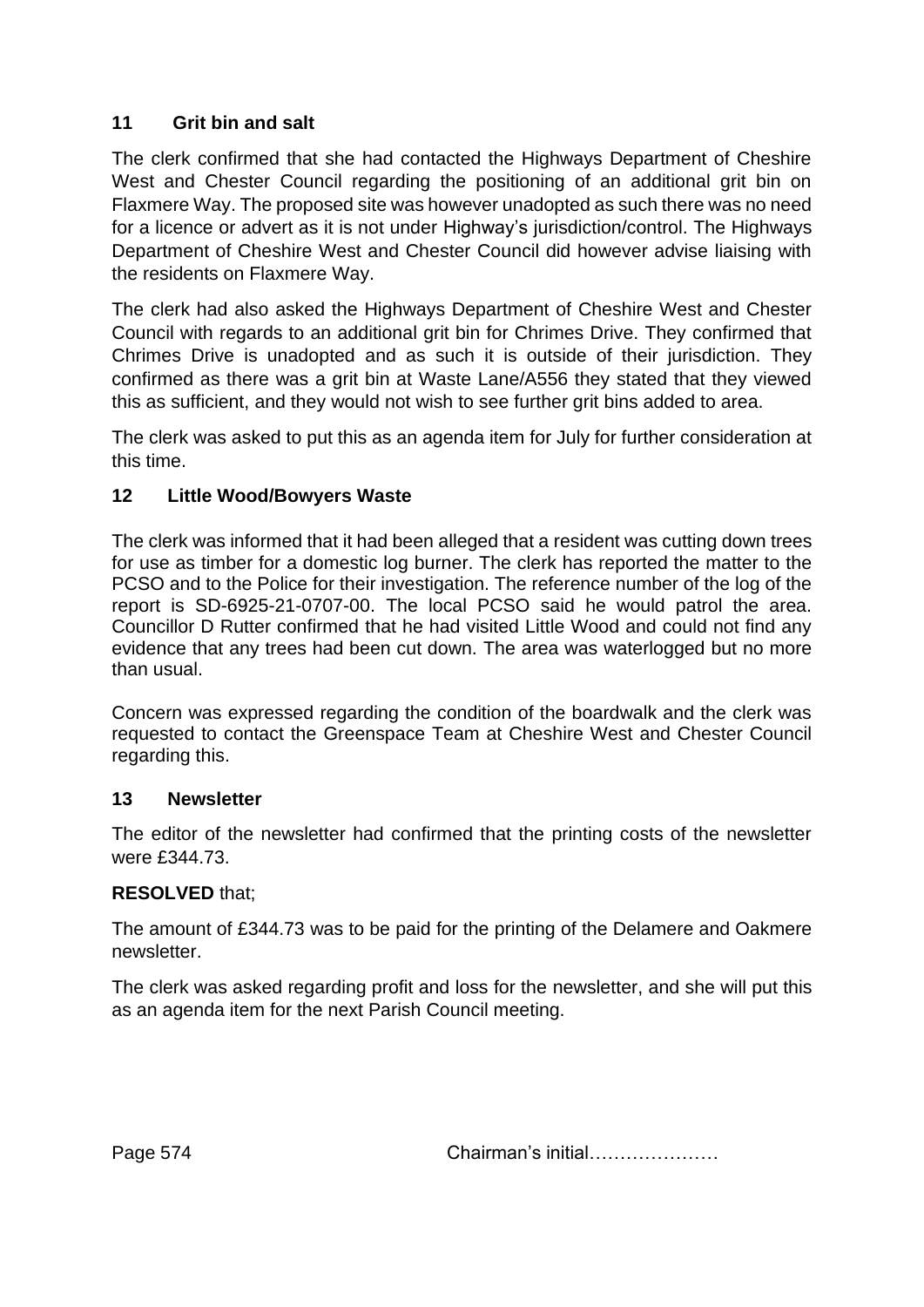# **14 Cheshire West and Chester Council Waste Consultation Process**

Cheshire West and Chester Council were consulting residents regarding potential changes to the waste collection service. The closing date of the consultation was 18th March. Details of the consultation had been posted on local Social Media pages and this had been included in the newsletter which was posted to each resident of the Parish.

Cheshire West and Chester Ward Councillor J Leather confirmed that Cheshire West and Chester Council had received a good response from the consultation.

## **15 Information Booklet**

Councillor A Bell reported that the Parish Council produced a information booklet in 2017. The printing costs for this booklet were £324.00 which was made on 13<sup>th</sup> March 2017.

The clerk informed the Parish Council that written consent would be required in order to reproduce the booklet in any format.

Councillor F Goodier expressed concern regarding producing a printed version of the booklet due to costs and environmental issues.

## **RESOLVED** that;

Councillor A Bell will look at producing a version of the booklet so it can be uploaded to the website and contact the relevant people for permission for their details to be included in the update website edition.

#### **16 Speed reduction for Chester Road Delamere**

Following the Parish Council meeting in February 2021, the clerk had contacted both Cheshire West and Chester Ward Councillors J Leather and H Tonge regarding a contribution from the Ward Members budget for the speed reduction contribution for Chester Road. They were able to commit £500 (£250 each) from the current budget year.

#### **RESOLVED** that;

The Parish Council would fund £1,000

Cheshire West and Chester Ward Councillors £500 out of the financial year 2020/2021 Member budget. The remaining £500 would be funded by the Ward Councillors budget for 2021/2022 or if these funds were not available the Parish Council would fund the extra £500.00.

The funding arrangements were however dependant upon the agreement to extend the speed limit change before the school.

Page 575 **Chairman's initial………………**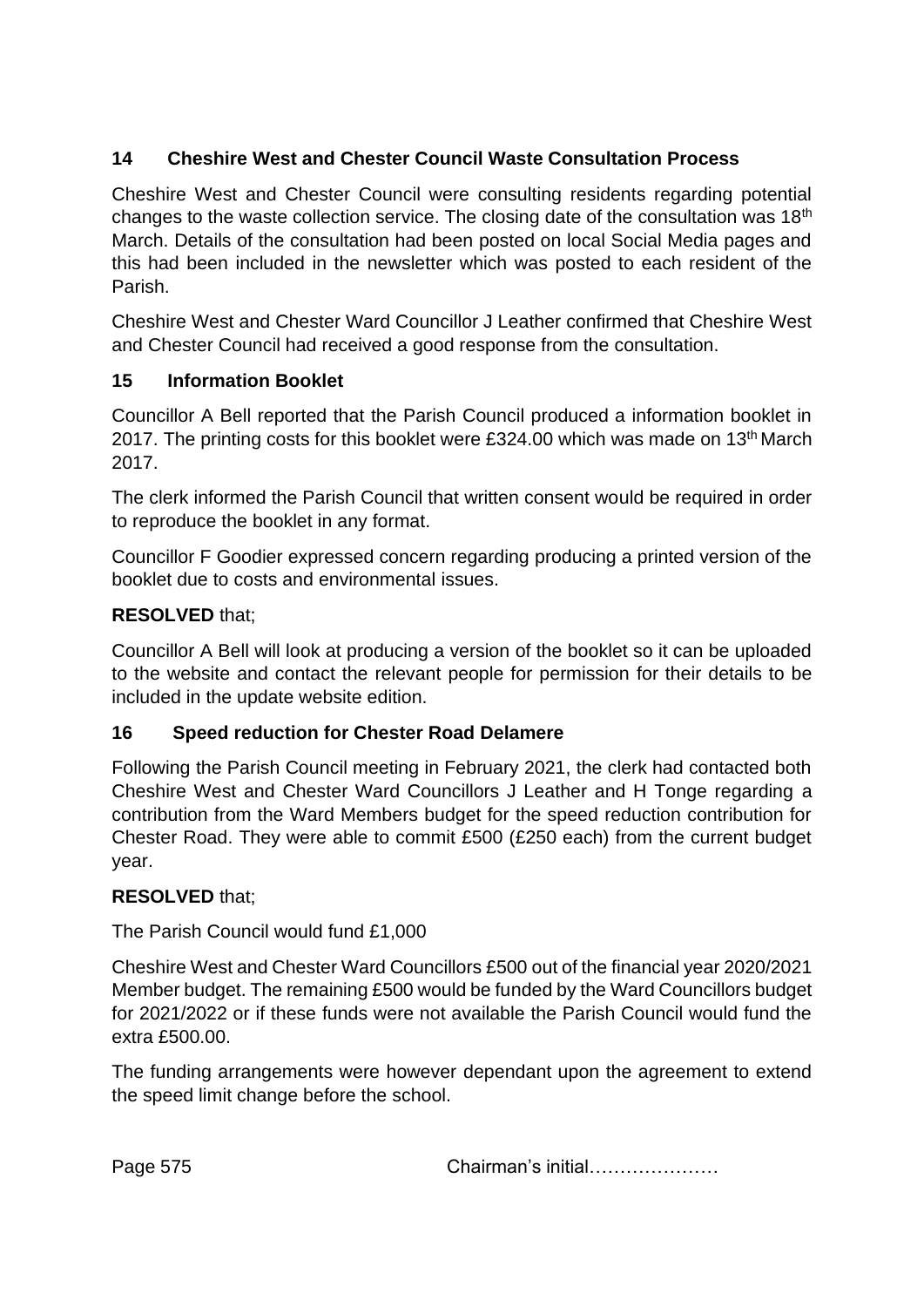Now that the funding arrangements are in place, the clerk will notify the Highways Department of Cheshire West and Chester Council accordingly and she will then ask them for a full breakdown of the cost.

## **17 Lake/small pond at land at Frith Avenue.**

The clerk had received an email from a resident dated 11<sup>th</sup> February 2021 for a small pool to be considered for the Frith Avenue project.

## **RESOLVED** that;

Due to numerous concerns regarding a small pool and cost this could not be considered for the Frith Avenue project.

Councillor A Bell will liaise with Councillor J Edwards regarding the planting of wildflower seeds on the field at Frith Avenue.

#### **18 Neighbourhood Plan**

Councillor Edwards had circulated an email regarding a tool that could be useful in terms of information gathering and design review for the Neighbourhood Plan. The cost of the Commonplace software was £2,000 for a one-year licence.

## **19 Interactive speed sign on Station Road**

Councillor J Edwards confirmed that he had downloaded data from the interactive speed sign on Station Road for January and February and has provide an analysis of the data which has been circulated to all the Parish Councillors. The clerk has sent a copy of the data to the PCSO for his attention. Councillor J Edwards will liaise with Councillor A Walsh regarding downloading data.

#### **20 Pump at Marley Tiles/Earlsbrook site**

Councillor F Goodier has received complaints from residents regarding the ongoing noise of the pump at Lane End. However, Councillor F Goodier had contacted the site manager and for the time being the noise had been reduced and there had been a notable improvement.

Councillor A Bell asked the clerk to contact the site developers at Marley Tiles/Earlsbrook site for an update.

#### **21 Old Pale Heights**

The clerk had arranged for the Asset Manager for United Utilities to meet Councillor D Rutter on site at Old Pale Heights on 4<sup>th</sup> March 2021. Councillor D Rutter met with a representative from United Utilties and they confirmed that they will clear the area at no cost. The small tower will remain on the land and they are happy for a couple of signs to be displayed regarding the marker. United Utilities will contact the Parish Council again when the work has been completed.

Page 576 **Chairman's initial………………**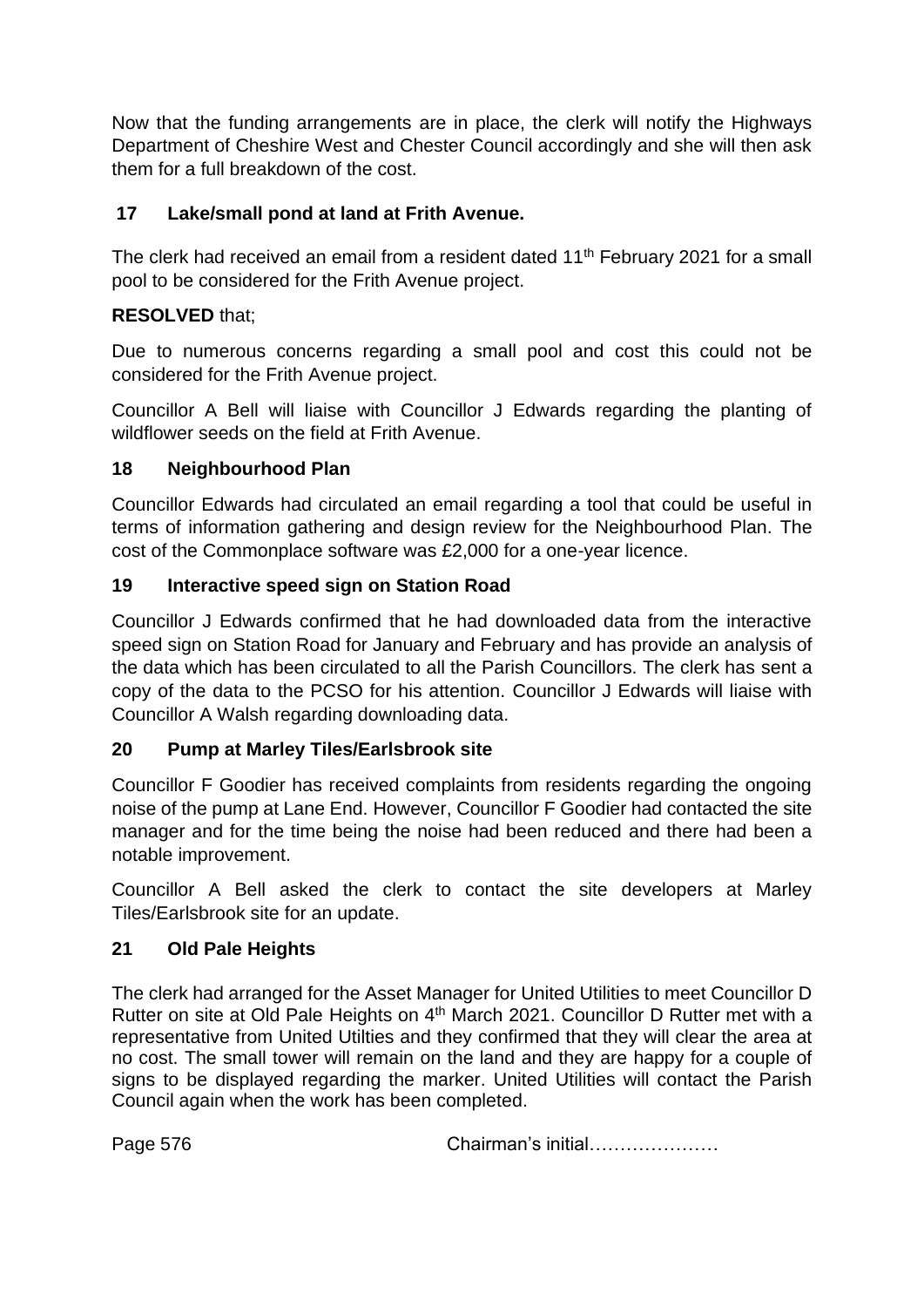It was noted that some members of the public had been gathering on site. The Police however were aware of this issue.

## **22 Purchase of a laptop for the clerk**

The clerk informed the Parish Council that she required a new laptop as the current one was no longer fit for use.

The Parish Council owned two laptops, one is eleven years old and does not switch on at all. This was looked by a resident last year and could not be repaired.

The other laptop was updated by a resident approx. twelve months ago, however as this is now eight years old it is now unusable.

#### **RESOLVED** that;

The amount of up to £500.00 be approved for the purchase of a new laptop. In addition to this Office would be purchased at up to £100 for a one-year licence.

## **23 Update from Cheshire West and Chester Councillors**

Cheshire West and Chester Ward Councillor J Leather reported that there was ongoing pressure on the services of Cheshire West and Chester Council which had led to redeployment and relocation of some key staff mainly due the recent flooding and ongoing Covid-19.

Cheshire West and Chester Ward Councillor J Leather reported that there was a consultation regarding potential rural transport and potential new routes.

Cheshire West and Chester Council J Leather reported that Council Tax bills had now been issued and census forms now should be been sent to households.

Discussions with Highways and the Forestry Commission were ongoing in order to try and resolve parking issues. The Forestry Commission all volunteer groups who had undertaken litter picking in the forest had been temporarily suspended due to Covid.

# **24 Councillor's report and future agenda item**

Councillor A Bell confirmed that the wheelie bin at Delamere Station had now been removed and that the station was now being cleaned on a regular basis.

Councillor A Gore reported that there was noise from quad bikes that could be heard from Eddisbury Hill, the bikes however have been driven on privately owned land.